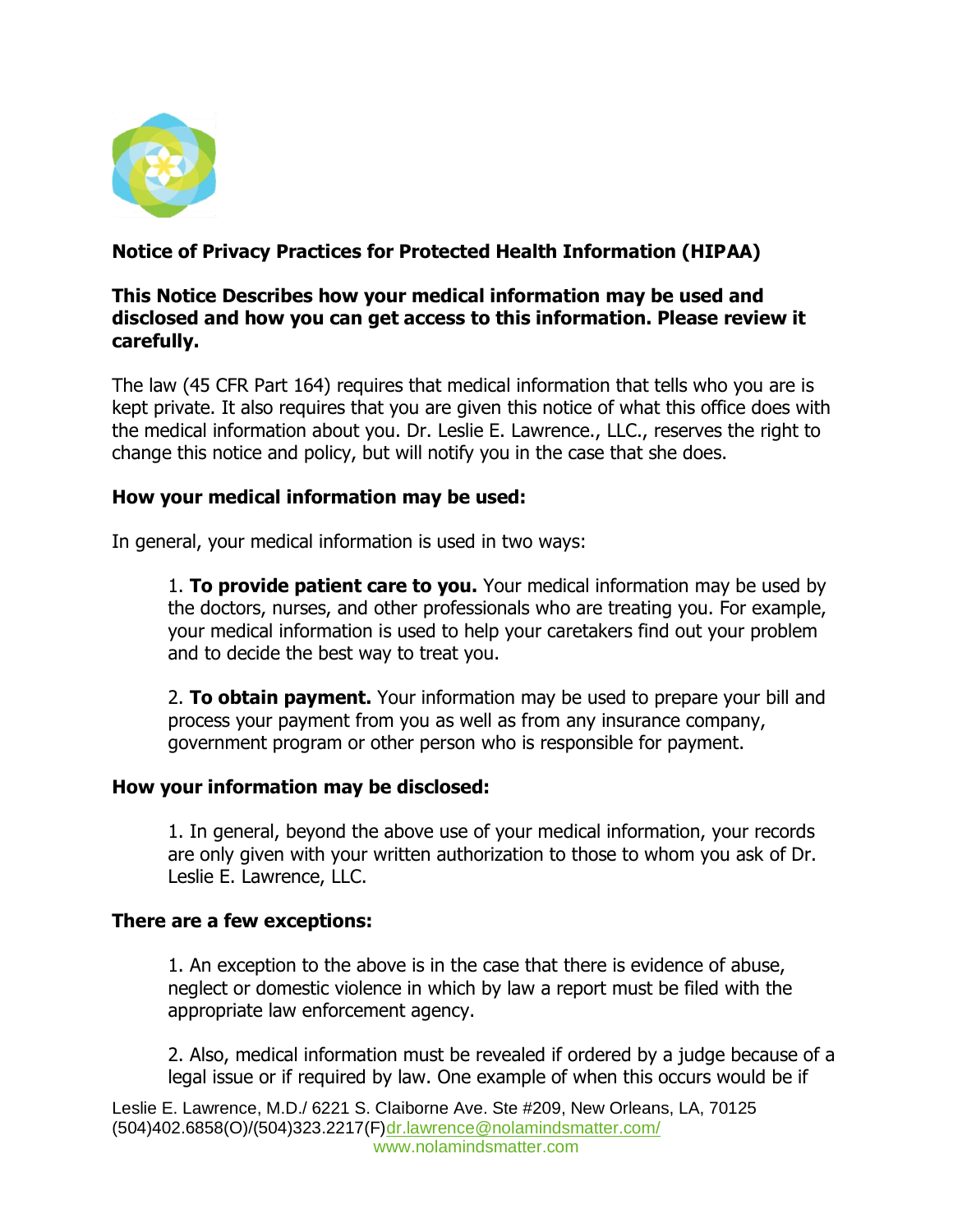

## **HIPAA (CONT)**

you were to bring suit against someone for emotional damages. In this case, usually the defense attorney has a legal right to review your medical records.

3. If a person was to have an uncontrollable urge and/or plan to kill someone, the prudent doctor would hospitalize the patient to be sure everyone was safe. In these cases, the doctor is required by law to warn the person who is the target of such an intention.

4.Medical information may be revealed about persons who have died to coroners, medical examiners, and funeral directors as allowed by law.

5. Dr. Leslie E. Lawrence, LLC, may be required to disclose your medical information for certain specialized governmental functions, as allowed by law, including some of the following:

- a. Military and Veteran activities
- b. National security and intelligence activities
- c. Protective services to the President and others
- d. Correctional institutions and other law enforcement custodial situations

## **Family and friends:**

- 1. It is very beneficial to foster supportive family members and friends. Whenever with your permission, your clinician, Dr. Leslie E. Lawrence, LLC, will attempt to foster healthy relationships among friends and family.
- 2. If family member calls with information that may be important to your care, then your healthcare provider will take the call and listen to the information. They will then speak to you about the call at your next appointment, or sooner, if necessary.

## **Other rights:**

1. In general, the above is the usual, customary way that Dr. Leslie E. Lawrence, LLC, handles your medical information. However, you have the right to ask your healthcare provider to treat your medical information in a special way, different than from what is normally done.